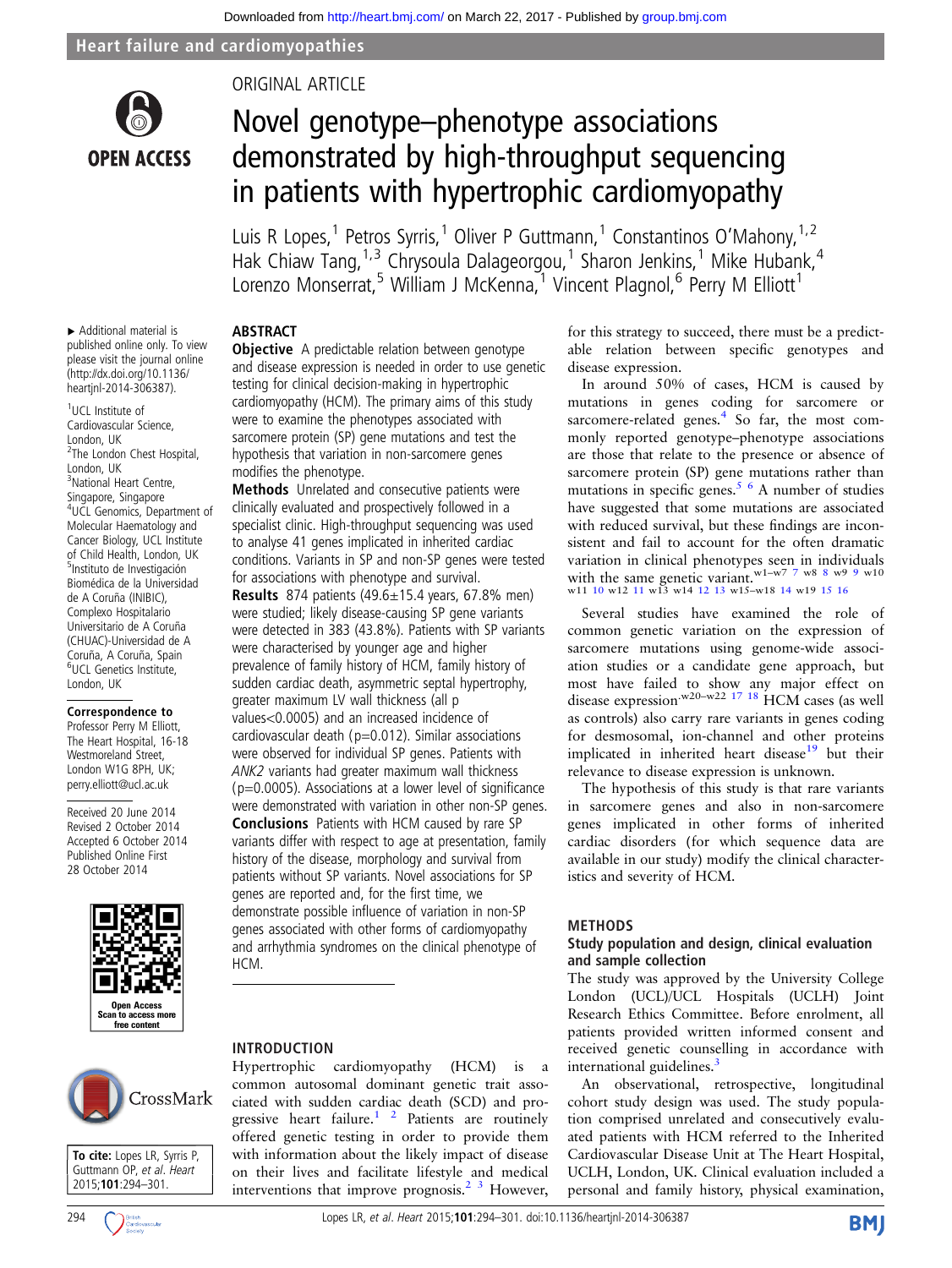12 lead ECG, echocardiography, symptom limited upright exercise testing with simultaneous respiratory gas analysis (cardiopulmonary exercise test) and ambulatory ECG monitoring as previously described.<sup>[20](#page-6-0)</sup> HCM was diagnosed in probands when the maximum left ventricular (LV) wall thickness (MLVWT) on 2D echocardiography measured 15 mm or more in at least one myocardial segment or when MLVWT exceeded 2 SDs corrected for age, size and gender in the absence of other diseases that could explain the hypertrophy. $21$  In individuals with unequivocal disease in a first degree relative, diagnosis was made using extended familial criteria for  $HCM<sup>22</sup>$  Ethnicity was selfreported and classified using a modified National Health Service ethnic categorisation. Patients were evaluated every 6–12 months or earlier if there was a clinical event. Initial evaluation and follow-up data were collected prospectively and registered in a relational database. The definitions of severe LV hypertrophy, family history of SCD, syncope, non-sustained ventricular tachycardia (NSVT) and abnormal blood pressure response were as previously described. $^{23}$ 

# Targeted gene enrichment and high-throughput sequencing

Blood samples were collected at initial evaluation and DNA was isolated from peripheral blood lymphocytes using standard methods. The sequencing methodology has been reported in detail previously.<sup>[19](#page-6-0)</sup> In summary, the protocol was designed to screen 2.1 Mbp of genomic DNA sequence per patient, covering coding, intronic and selected regulatory regions of 20 genes known to be associated with HCM and dilated cardiomyopathy (MYH7, MYBPC3, TNNT2, TNNI3, MYL2, MYL3, ACTC1, TPM1, TNNC1, MYH6, CSRP3, DES, TCAP, PDLIM3, PLN, LDB3, LMNA, VCL, RBM20 and TTN), 10 genes implicated in arrhythmia syndromes/ion-channel disease (RYR2, KCNQ1, KCNH2, SCN5A, KCNE1, KCNE2, ANK2, CASQ2, CAV3 and KCNJ2), seven genes associated with arrhythmogenic right ventricular cardiomyopathy (PKP2, DSC2, DSG2, JUP, DSP, TMEM43 and TGFß3) and a further four candidate genes (GJA1, PLEC, PNN and PKP4) which were not analysed in this work.<sup>19</sup> Analysis of titin (TTN) variants and their effect on phenotype is ongoing and will be reported in a separate paper.

# Bioinformatic analysis

Paired-end reads were aligned using Novoalign software V.2.7.19 on the human reference genome build hg19. Duplicate reads were flagged using the Picard MarkDuplicate tool. Our calling strategy followed closely the Genome Analysis Toolkit (GATK) best practices as of January 2014. Briefly, following BAM file compression using the GATK ReduceReads module, $24$ multisample calling was performed on all probands jointly with a set of 1492 unrelated whole exomes (UCL-exome consortium) using the GATK Unified Genotyper.<sup>[24](#page-7-0)</sup> After GATK variant recalibration (separately for SNPs and indels), calls were annotated using the ANNOVAR software (with the Ensembl gene definitions).w23 For all association tests, we filtered variants for the GATK recalibration PASS filter.

Candidate variants for further analysis were defined using frequency and predicted functional effect. For the functional filter, exonic non-synonymous, loss-of-function and splice-site variants were included. Sequence data were filtered using a minor allele frequency threshold of  $\leq 0.2\%$  based on the NHLBI exome variant server data (computed through the ANNOVAR annotations). To provide a more accurate estimate of variant frequency in controls that is not affected by potential differences in calling strategy in the NHLBI dataset, we randomly selected 25% of the 1492 UCL-exome samples as an 'external control set' and

removed variants that appeared more than twice in these 372 'external controls'. These samples were only used to define a variant frequency and not included in the subsequent association test, to avoid a previously noted statistical issue, where variant frequency is defined in the same set that is used for case control testing.<sup>w24</sup> Variants present in the dbSNP build 137 database $w^{25}$  and published in the literature were identified. In silico prediction of pathogenicity for novel missense variants was performed using Polyphen2, SIFT and Condel.<sup>w26 w27 [25](#page-7-0)</sup> A variant was predicted to be pathogenic if classified as 'damaging' by SIFT and simultaneously 'possibly' or 'probably damaging' by Polyphen2, or if predicted to be damaging by Condel.

# Summary statistics for genotype–phenotype associations

R (V.3.0.0) and SPSS (V.22.0.0.0, IBM Corp.) were used for the analyses. Clinical phenotype data are presented as frequency (and percentage) for non-continuous variables and mean±SD or median and IQR for continuous variables where appropriate. Normally distributed continuous variables were compared using unpaired two-tailed Student's t test. Multiple groups were compared using analysis of variance. Categorical variables were compared using  $\chi^2$  or Fisher exact tests. When appropriate, non-parametric tests were used.

Group comparisons were made for the prevalence and severity of each phenotypic trait (at baseline and final follow-up) in patients with and without a rare variant in one or more of the eight most common SP genes (MYH7, MYBPC3, TNNI3, TNNT2, MYL2, MYL3, ACTC1 and TPM1). We also compared the prevalence and severity of each phenotypic trait in patients carrying only one versus more than one variant in SP genes. The same comparisons were made for the presence and absence of rare variation in non-SP genes in the whole cohort and in the subgroup of individuals with a disease-causing SP gene mutation.

# Multiple testing correction strategy

For each trait of interest we tested the effect of variants in eight SP genes and 28 non-SP genes. Therefore, a nominal p value of 0.05 was not appropriate. In addition, the Bonferroni correction for the number of phenotypes multiplied by the number of genes is too stringent because it tests the global null of no association between any pair of gene/trait. We therefore took an intermediate approach, correcting the analysis of each phenotype for the number of gene tests. For SP genes, we performed nine tests (one per SP gene, plus an additional test for all SP mutations combined). Therefore, we used  $p < 0.0056$ , which is 0.05/9. For non-SP genes, we corrected for 28 tests, which translates into  $p < 0.0018 = 0.05/28$ . Data on associations that did not fulfil these thresholds but met a nominal p value of <0.05 are presented in the Results section and online supplementary files.

# Survival analysis

Definition of endpoints in the survival analyses was as previously described.<sup>23</sup> Survival from cardiovascular death (a composite of SCD and death from heart failure or stroke) and SCD or equivalent (appropriate implantable cardioverter-defibrillator (ICD) shock) was modelled using Kaplan–Meier analysis and log-rank test from the first clinical evaluation at The Heart Hospital and from birth.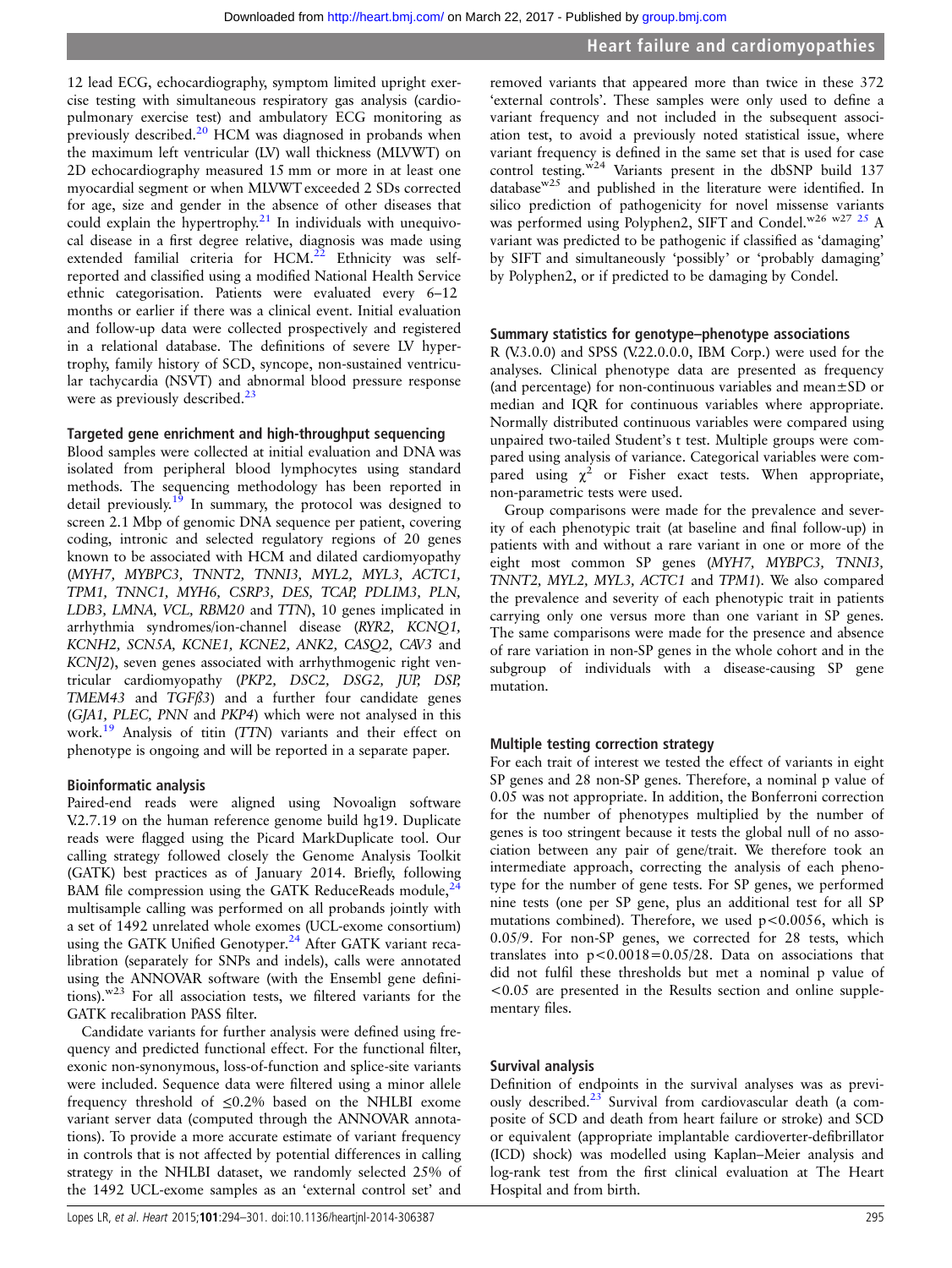# Table 1 Demographic and clinical characteristics of the study cohort

|                                                                                                   | Frequency (percentage) or<br>mean±SD (range) or median (IQR) |
|---------------------------------------------------------------------------------------------------|--------------------------------------------------------------|
| Demographics                                                                                      |                                                              |
| Age at initial evaluation (years)                                                                 | $49.6 \pm 15.4$ (6-87)                                       |
| Male                                                                                              | 590/874 (67.8%)                                              |
| Ethnicity                                                                                         |                                                              |
| Caucasian                                                                                         | 622 (71.2%)                                                  |
| Indian and other Asian                                                                            | 68 (7.8%)                                                    |
| African/Caribbean                                                                                 | 39 (4.5%)                                                    |
| Chinese                                                                                           | $6(0.7\%)$                                                   |
| Other                                                                                             | 20 (2.3%)                                                    |
| Not reported                                                                                      | 119 (13.6%)                                                  |
| Presentation                                                                                      |                                                              |
| Family history of HCM                                                                             | 226/853 (26.5%)                                              |
| Family history of SCD                                                                             | 182/872 (20.9%)                                              |
| NYHA class III or IV                                                                              | 100/850 (11.8%)                                              |
| Syncope                                                                                           | 140/856 (16.4%)                                              |
| Chest pain                                                                                        | 205/854 (24.0%)                                              |
| <b>Initial ECG</b>                                                                                |                                                              |
| Atrial fibrillation                                                                               | 43/874 (4.9%)                                                |
| PR interval (ms)                                                                                  | 174.8±32.4 (108-320)                                         |
| QRS duration (ms)                                                                                 | $101.0 \pm 25.5$ (64-238)                                    |
| <b>Initial CPEX</b>                                                                               |                                                              |
| SBP rest (mm Hg)                                                                                  | 128.8±21.0 (80-210)                                          |
| SBP response to exercise (mmHg)                                                                   | $48.5 \pm 24.2$ (-5-150)                                     |
| Abnormal SBP response to exercise                                                                 | 92/662 (13.9%)                                               |
| Initial echocardiography                                                                          |                                                              |
| Maximal LV wall thickness (mm)                                                                    | $18.5 \pm 4.4$ (9-38)                                        |
| Severe LVH $(\geq)30$ mm)                                                                         | 17/601 (2.8%)                                                |
| Right ventricular hypertrophy (>5 mm)                                                             | 184/864 (21.3%)                                              |
| Asymmetric septal hypertrophy pattern                                                             | 643/850 (75.6%)                                              |
| Left atrial diameter (mm)                                                                         | $44.0 \pm 7.5$ (18-90)                                       |
| LV end-diastolic diameter (mm)                                                                    | $45.9 \pm 5.9$ (29-65)                                       |
| LV dilatation $(>55$ mm)                                                                          | 38/851 (4.5%)                                                |
| LV end-systolic diameter (mm)                                                                     | $28.5 \pm 5.6$ (9-50)                                        |
| Fractional shortening (%)                                                                         | $38.3 \pm 8.2$ (16-70)                                       |
| Systolic dysfunction (≤25% FS)                                                                    | 29/829 (3.5%)                                                |
| E wave deceleration time (ms)                                                                     | 221.0 (184-268)                                              |
| Mitral regurgitation-moderate/severe                                                              | 163/851 (19.2%)                                              |
| Peak LVOT gradient (mm Hg)                                                                        | $12.0(4.0 - 60.0)$                                           |
| LVOT gradient >30 mm Hg                                                                           | 328/812 (40.4%)                                              |
| NSVT-Holter                                                                                       | 127/566 (22.4%)                                              |
| Follow-up                                                                                         |                                                              |
| New-onset atrial fibrillation                                                                     | 216/874 (24.7%)                                              |
| Implantable cardioverter-defibrillator                                                            | 177/874 (20.3%)                                              |
| Myectomy                                                                                          | 130/874 (14.9%)                                              |
| Alcohol septal ablation                                                                           | 46/874 (5.3%)                                                |
| Myectomy and/or alcohol septal ablation and/or pacemaker implantation for LVOT gradient reduction | 182/874 (20.8%)                                              |
| Cardiovascular death                                                                              | 25/874 (2.9%)                                                |
| SCD                                                                                               | 16/874 (1.8%)                                                |
| $T_{n+1}$ $N_{-}$ 074                                                                             |                                                              |

Total N=874.<br>CPEX, cardiopulmonary exercise test; FS, fractional shortening; HCM, hypertrophic cardiomyopathy; LVH, LV hypertrophy; LVOT, LV outflow tract; NSVT, non-sustained ventricular tachycardia; NYHA, New York Heart Association; SBP, systolic blood pressure; SCD, sudden cardiac death.

#### RESULTS

#### Study population

In all, 874 unrelated and consecutive patients with HCM were studied. Mean follow-up time was  $4.8 \pm 3.5$  years (0–16.8 years). Table 1 summarises the demographic and clinical characteristics of the patients at initial evaluation and their outcomes.

# SP genes variants

Overall, 383 patients (43.8%) had 265 distinct rare (minor allele frequency  $\leq 0.2\%$ ) variants in one or more the eight SP genes most commonly associated with HCM (MYH7, MYBPC3, TNNT2, TNNI3, MYL2, MYL3, ACTC1 and TPM1) ([table 2](#page-3-0) and see online [supplementary table](http://heart.bmj.com/lookup/suppl/doi:10.1136/heartjnl-2014-306387/-/DC1) S1). A total of 142 (53.5%) of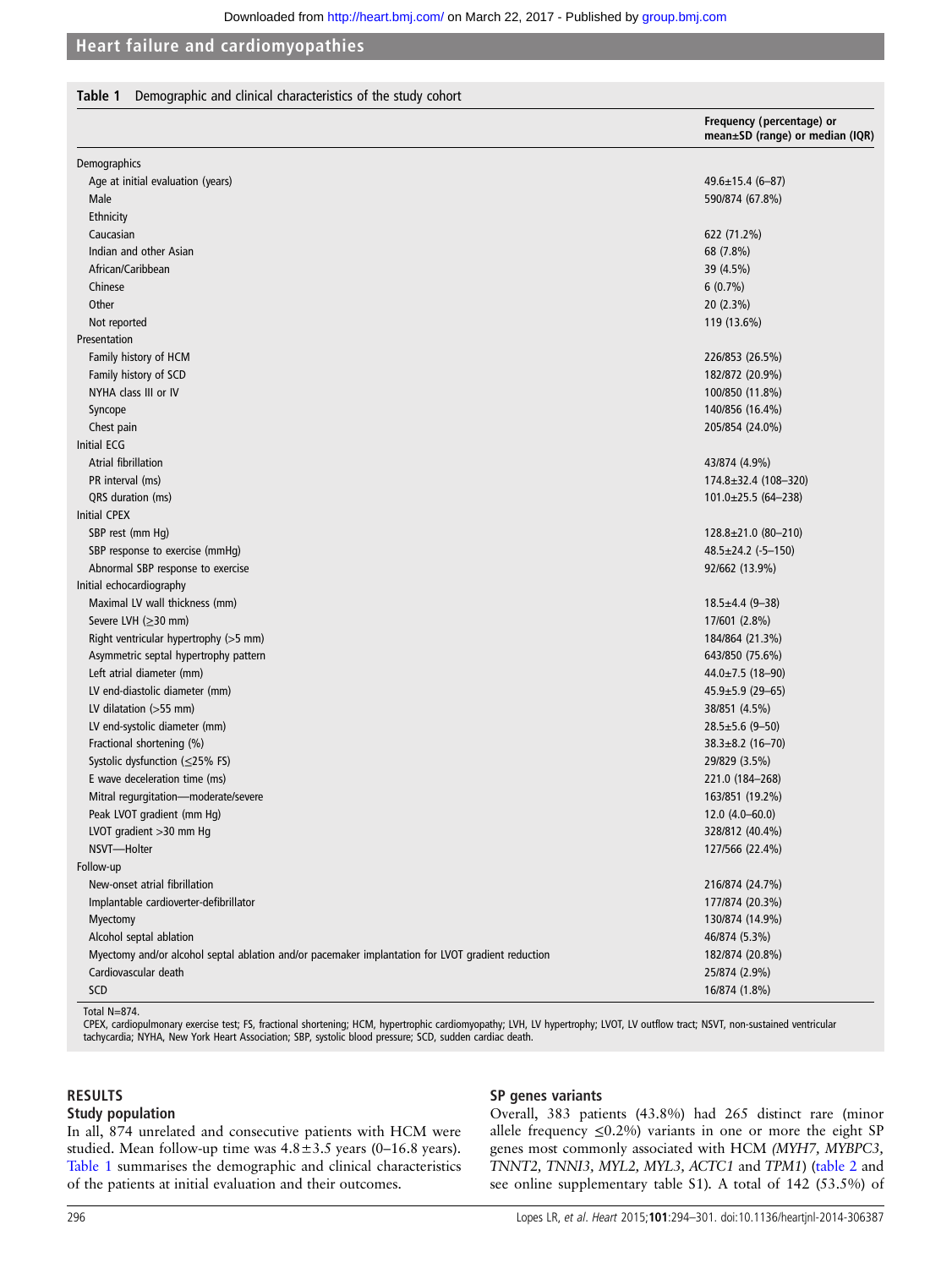<span id="page-3-0"></span>

| Table 2 Prevalence of rare variants (minor allele frequency |
|-------------------------------------------------------------|
| $\leq$ 0.2%) in the eight main sarcomere genes              |

| Gene              | Number of<br>cases | Percentage of<br>sarcomere-positive<br>individuals (N=383) | Percentage of<br>the total cohort<br>$(N=874)$ |
|-------------------|--------------------|------------------------------------------------------------|------------------------------------------------|
| ACTC1             | 3                  | 0.8                                                        | 0.3                                            |
| MYBPC3            | 191                | 49.9                                                       | 21.9                                           |
| MYH7              | 99                 | 25.9                                                       | 11.3                                           |
| MYL2              | 6                  | 1.6                                                        | 0.7                                            |
| MYL3              | $\overline{4}$     | 1.0                                                        | 0.5                                            |
| <b>TNNI3</b>      | 15                 | 3.9                                                        | 1.7                                            |
| TNNT <sub>2</sub> | 20                 | 5.2                                                        | 2.3                                            |
| TPM1              | 8                  | 2.1                                                        | 0.9                                            |
| Multiple          | 37                 | 9.7                                                        | 4.2                                            |
| <b>Total</b>      | 383                | 100                                                        | 43.8                                           |

The number and proportion of individuals for each individual gene excludes patients carrying more than one variant who are grouped under 'multiple'.

these rare variants were published previously as disease-causing mutations; 44 (16.6%) were novel missense variants predicted in silico to be pathogenic and 40 (15%) were novel potential loss-of-function variants. In all, 37 patients (4.2%) carried multiple candidate variants in these eight SP genes.

#### Non-SP gene variants

In all, 114 distinct rare desmosomal protein gene variants were present in 122 (14.0%) patients; 192 rare ion-channel disease gene variants were present in 196 patients (22.4%). A total of 29 (25.4%) of the desmosomal variants and 38 (19.8%) of the ion-channel variants were published previously. A further 74 (24.2%) of these non-sarcomere variants were novel missense variants predicted in silico to be pathogenic and 20 (6.5%) were potential loss-of-function variants. In all, 122 patients (43.0% of 284) with these non-SP variants also carried a SP variant.

#### Genotype–phenotype associations

Genotype–phenotype associations significant at the defined stringent thresholds are summarised in figures 1–[3](#page-4-0) and [table 3](#page-5-0). A complete list of p values significant at p<0.05 for all pairs of traits/genes is provided in [table 4](#page-5-0) for non-SP genes and online supplementary table S2 for SP and related genes. Online supplementary table S3 summarises the associations for non-SP genes presented in [tables 3](#page-5-0) and [4,](#page-5-0) analysed within the subcohort of sarcomere-positive individuals only.

#### Effect of mutations in sarcomere genes

Patients with at least one variant in one of the eight main sarcomere genes were younger at diagnosis and had a higher frequency of a family history of HCM or SCD compared with those without sarcomere variants. Patients with SP mutations were more likely to have asymmetric septal hypertrophy than apical or concentric patterns and had greater MLVWT. The prevalence of male sex was lower in sarcomere-positive individuals  $(62.4\% \text{ vs } 72.0\%, \text{p} = 0.00213)$ ; these individuals were also more likely to have an ICD implanted. Patients with sarcomere mutations had a lower resting systolic blood pressure (SBP) (123.1±19.2 vs 133.7±21.3 mm Hg, p=1.54×10<sup>-9</sup>) and a lower SBP response to exercise  $(44.1 \pm 21.5 \text{ vs } 52.2 \pm 26.9 \text{ mm Hg})$  $p=7.61\times10^{-5}$ ).

Similar and additional associations were observed when individual SP genes were considered ([table 3](#page-5-0) and see online [supplementary table](http://heart.bmj.com/lookup/suppl/doi:10.1136/heartjnl-2014-306387/-/DC1) S2).



Figure 1 Comparison between sarcomere gene mutation-positive and -negative patients. (A) Age at initial evaluation (45.78±14.65 vs 53.05  $\pm$ 14.94 years). (B) Family history of hypertrophic cardiomyopathy (HCM). (C) Family history of sudden cardiac death (SCD). (D) Hypertrophy pattern. (E) Maximum wall thickness (18.83±4.42 vs 18.12 ±4.08 mm). (F) Implanted implantable cardioverter-defibrillators (ICDs). Key: 0: sarcomere-negative; 1: sarcomere-positive. For B, C, E: red colour and percentages indicate the individuals with the trait within each genotype; for D light blue—asymmetric septal hypertrophy; red apical hypertrophy; green—concentric hypertrophy.

The proportion of cardiovascular deaths during follow-up was higher in patients with at least one variant in one of the eight main SP genes. The same was true for sudden death/ICD discharge (fi[gure 2](#page-4-0) and [3](#page-4-0)).

#### Patients with multiple SP gene variants

Patients who carried more than one sarcomere variant had an increased prevalence of syncope when compared with individuals with only one sarcomere variant  $(35.1\% \text{ vs } 16.6\%; 13/37 \text{ vs } 56/$ 337, p=0.012). SBP response to exercise was lower in individuals with multiple sarcomere variants compared with a single variant  $(36.5 \pm 21.9 \text{ vs } 45.1 \pm 21.2 \text{ mm Hg}, \text{ p=0.012})$  and there was a higher proportion of patients with an abnormal blood pressure response to exercise (10/29 vs 39/276; 34.5% vs 14.1%, p=0.010).

# Associations with rare variants in desmosomal and ion-channel genes

A total of 71 patients carried rare ANK2 variants (of these, 36 also carried SP variants). At a significance threshold of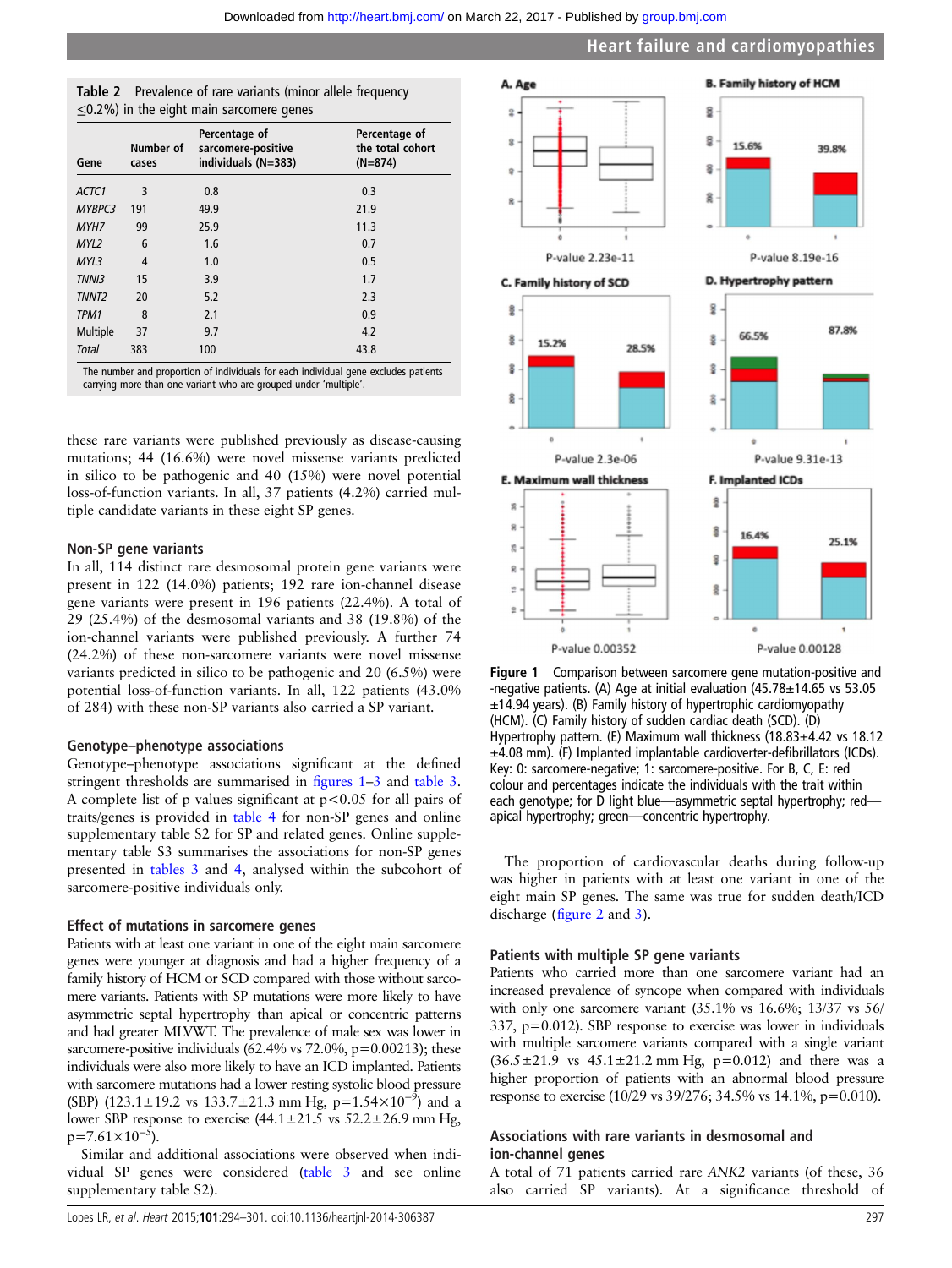Downloaded from<http://heart.bmj.com/>on March 22, 2017 - Published by [group.bmj.com](http://group.bmj.com)

# Heart failure and cardiomyopathies

<span id="page-4-0"></span>

Figure 2 Kaplan–Meier cumulative incidence curves for cardiovascular death (see Methods section), comparing sarcomere-positive and sarcomere-negative individuals, modelled for (A): follow-up from first evaluation (years), log-rank test p value=0.012 (HR 2.81; 95% CI 1.21 to 6.51) and (B): time from birth (years), log-rank test p value=0.001 (HR 3.99; 95% CI 1.71 to 9.36). The Y axis values indicate proportions.

p<0.0018, the proportion of patients with an MLVWT ≥30 mm was greater in carriers of an ANK2 rare variant [\(table](#page-5-0) [3\)](#page-5-0). This association was still present when restraining the analyses to the subcohort of sarcomere-positive individuals only (see online [supplementary table](http://heart.bmj.com/lookup/suppl/doi:10.1136/heartjnl-2014-306387/-/DC1) S3).

Additional genotype–phenotype correlations were identified at a less stringent  $p < 0.05$ . These are listed in [table 4](#page-5-0), and include an increased mean MLVWT in ANK2 variant carriers.

#### **DISCUSSION**

In this study of a large consecutive cohort of HCM probands screened with high-throughput sequencing, we have detected a class effect of SP gene variants on the HCM phenotype and





Figure 3 Kaplan–Meier cumulative incidence curves for sudden cardiac death/aborted sudden cardiac death, comparing sarcomere-positive and sarcomere-negative individuals, modelled for (A): follow-up from first evaluation (years), log-rank test p value=0.039 (HR 2.89; 95% CI 1.01 to 8.33) and (B): time from birth (years), log-rank test p value=0.028 (HR 3.44; 95% CI 1.19 to 9.92) . The Y axis values indicate proportions.

identified novel associations with mutations in individual SP genes. We also demonstrated evidence of an association between non-SP genes and disease expression that could explain some of the characteristic clinical heterogeneity of HCM.

#### Influence of sarcomeric variation on phenotype

The presence of any sarcomere variant was associated with an asymmetric septal hypertrophy pattern, younger age at presentation, family history of HCM and SCD and female gender. This study also shows that patients with SP variants had higher cardiovascular and sudden death-related mortality during follow-up. Patients with more than one SP variant had more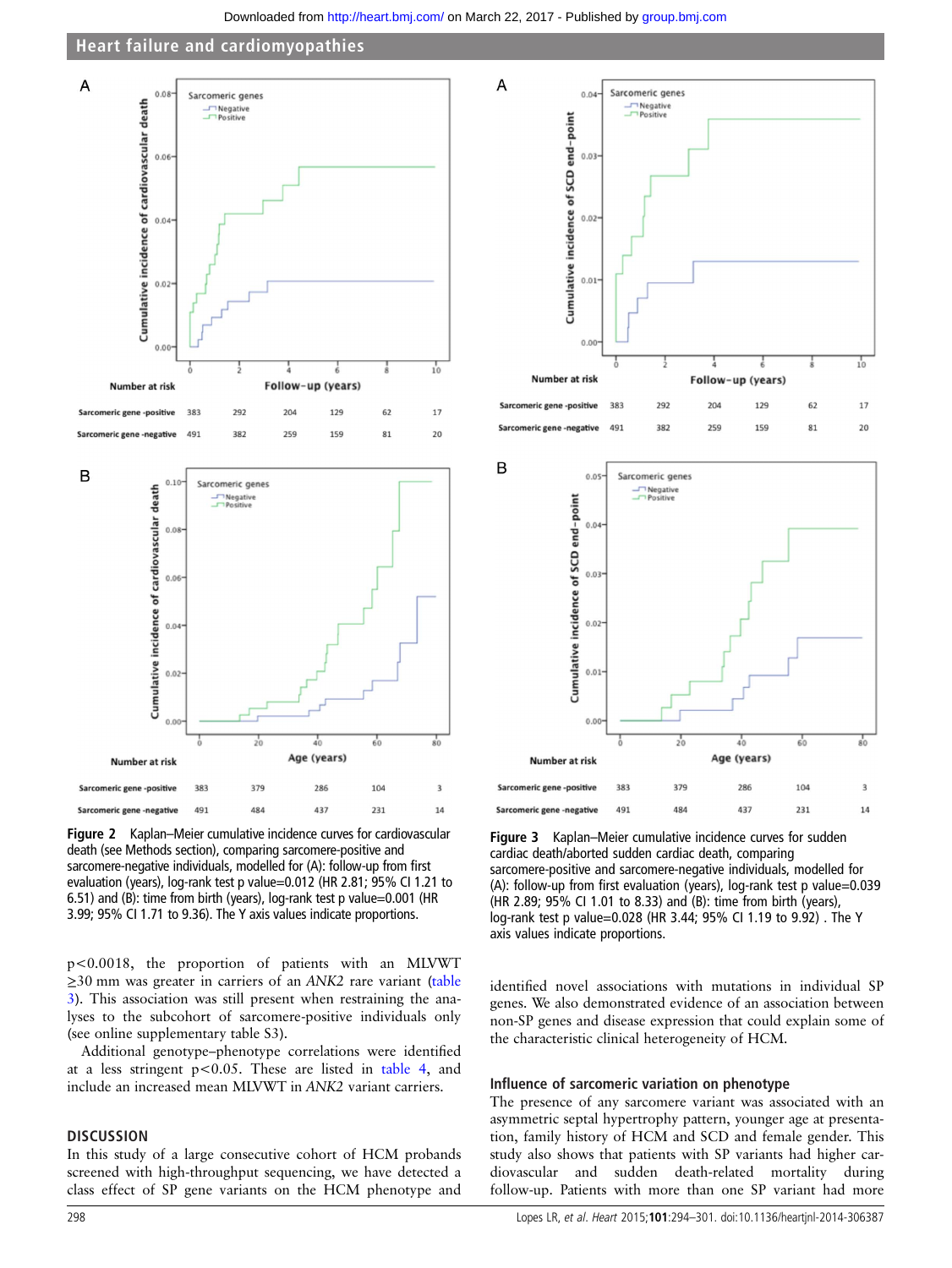| Phenotype                                                                                       | Gene                       | Frequency or mean±SD<br>Rare variant present | Frequency or mean±SD<br>Rare variant absent | p Value               |
|-------------------------------------------------------------------------------------------------|----------------------------|----------------------------------------------|---------------------------------------------|-----------------------|
| Age at initial evaluation (years)                                                               | MYBPC3                     | $45.5 \pm 14.4$                              | $51.0 \pm 15.5$                             | $8.97\times10^{-6}$   |
|                                                                                                 | MYH7                       | $43.9 \pm 15.4$                              | $50.5 \pm 15.2$                             | $1.91 \times 10^{-5}$ |
| Family history of HCM                                                                           | MYBPC3                     | 40.4% (86/213)                               | 21.9% (140/640)                             | $2.7 \times 10^{-7}$  |
|                                                                                                 | MYH7                       | 47.4% (54/114)                               | 23.4% (173/740)                             | $3.06 \times 10^{-7}$ |
| Family history of SCD                                                                           | MYBPC3                     | 28.7% (62/216)                               | 18.3% (120/656)                             | 0.001                 |
|                                                                                                 | MYH7                       | 31.6% (37/117)                               | 19.2% (145/775)                             | 0.003                 |
| ASH pattern                                                                                     | MYBPC3                     | 88.0% (184/209)                              | 71.6% (459/641)                             | $3.75 \times 10^{-6}$ |
|                                                                                                 | MYH7                       | 89.2% (99/111)                               | 73.6% (544/739)                             | 0.001                 |
| MLVWT (mm)                                                                                      | MYBPC3                     | $19.4 + 4.7$                                 | $18.2 + 4.2$                                | 0.0005                |
| MLVWT $\geq$ 30 mm                                                                              | ANK <sub>2</sub>           | 12.5% (6/48)                                 | 2% (11/553)                                 | 0.0005                |
| LV end-diastolic diameter (mm)                                                                  | MYBPC3                     | $44.8 \pm 5.5$                               | $46.3 \pm 6.0$                              | 0.00089               |
| LV end-systolic diameter (mm)                                                                   | MYBPC3                     | $27.4 \pm 6.0$                               | $28.8 \pm 5.4$                              | 0.005                 |
| Right ventricular hypertrophy                                                                   | TNNI3                      | 50% (10/20)                                  | 21.6% (174/806)                             | 0.004                 |
| SBP response to exercise (mmHq)                                                                 | MYH7                       | $36.6 \pm 19.9$                              | $50.2 \pm 24.4$                             | $5.49\times10^{-6}$   |
| Abnormal SBP response to exercise                                                               | TNNT <sub>2</sub>          | 40.9% (9/22)                                 | 13.0% (83/640)                              | 0.002                 |
| Myectomy and/or alcohol septal ablation<br>and/or pacemaker implantation for gradient reduction | MYBPC3 (splicing variants) | 43.1% (22/51)                                | 20.0% (160/799)                             | $3.0 \times 10^{-4}$  |
| LVOTO $(>30$ mm Hq)                                                                             | <b>TNNI3</b>               | 10.0% (2/20)                                 | 41.2% (326/792)                             | 0.005                 |

<span id="page-5-0"></span>Genotype–phenotype associations for individual sarcomeric and related protein genes and non-sarcomere protein (SP) genes meeting the predefined statistical thresholds for multiple testing.

Values reflect the comparison for proportions or means between the group of patients with versus the group of patients without a rare variant in a given gene (p value thresholds of <0.0056 for SP genes and <0.0018 for non-SP genes).

ASH, asymmetric septal hypertrophy; SBP, systolic blood pressure; HCM, hypertrophic cardiomyopathy; LVOTO, LV outflow tract obstruction; MLVWT, maximum LV wall thickness; SCD, sudden cardiac death.

SCD risk markers, consistent with the suggestion in previously published series of a gene dose effect.<sup>[13](#page-6-0) [26](#page-7-0)–28</sup> However, the low number of outcome events during follow-up may have biased the survival analysis and precluded an analysis of other associations, including the effect of carrying multiple compared with single variants. The survival from birth is provided for comparison with the published literature but also introduces an inherent survivor bias. With regard to individual SP genes, we demonstrate a number of novel associations that provide evidence for mutation specific effects on clinical phenotype and prognosis.

# Modifier effect of non-sarcomere variants

The data in this study suggest that rare ANK2 variants are associated with severe LV hypertrophy. ANK2, or ankyrin B, stabilises membrane ion-channels in cardiomyocytes and mutations in the gene cause long QT syndrome 4, ventricular arrhythmias and sinus node disease.<sup>[29 30](#page-7-0)</sup> We are unaware of any link between ANK2 expression and changes in LV morphology, but as ankyrins interact with proteins that influence calcium homeostasis and ß-adrenergic signalling, it is conceivable that they

eventually affect the cellular phenotype that results from a primary SP gene variant. The strength of the statistical association (p=0.0005) exceeds the requirement of a Bonferroni correction for the number of tested genes (36 independent tests), but further replication in independent cohorts will be necessary to confirm these results.

In addition to the association with ANK2 variation, we detected a number of associations at lower statistical significance with variation in other non-SP genes. Patients with SCN5A rare variants were more likely to have left atria enlargement at their last evaluation. A link between SCN5A disruption and TGF-β1-mediated fibrosis has recently been demonstrated in a murine model of sinus node disease  $x^{28}$  and it is possible that SCN5A variants influence the pro-fibrotic milieu associated with SP mutations. SCN5A rare variation was also associated with a higher proportion of LV outflow tract obstruction. Individuals with PLN rare variants were more likely to have NSVT, which is interesting considering the recently described arrhythmogenic risk of a founder  $PLN$  mutation.<sup>w29</sup> As for the association with ANK2, replication of these findings is required.

Table 4 Genotype–phenotype associations for non-sarcomeric protein genes not meeting the predefined statistical thresholds for multiple testing

| Phenotype                          | Gene               | Frequency or mean±SD—Variant present | Frequency or mean±SD—Variant absent | p Value |
|------------------------------------|--------------------|--------------------------------------|-------------------------------------|---------|
| LA diameter at last follow-up (mm) | SCN <sub>5</sub> A | $46.9 + 5.4$                         | $44.3 \pm 7.5$                      | 0.04    |
| LVOTO $(>30$ mm Hg)                | SCN <sub>5</sub> A | 57.5% (23/40)                        | 39.5% (305/772)                     | 0.03    |
|                                    | Ion-channel        | 49.2% (89/181)                       | 37.9% (239/631)                     | 0.006   |
| MLVWT (mm)                         | ANK <sub>2</sub>   | $19.7 \pm 5.6$                       | $18.4 + 4.2$                        | 0.02    |
| $E/e'$ ratio                       | CASO <sub>2</sub>  | $16.4 \pm 7.1$                       | $11.4 \pm 5.9$                      | 0.02    |
| <b>NSVT</b>                        | <b>PLN</b>         | 100% (3/3)                           | 22.1% (124/562)                     | 0.01    |
|                                    |                    |                                      |                                     |         |

p Values reflect the comparison for proportions or means between patients with and without a rare variant in a given gene.

E to é ratio, ratio between the maximal velocity of the E wave from the pulsed wave Doppler of the transmitral flow and the maximal velocity of the e' wave of tissue Doppler at the mitral annulus; LA, left atria; LVOTO, LV outflow tract obstruction; MLVWT, maximal LV wall thickness; NSVT, non-sustained ventricular tachycardia.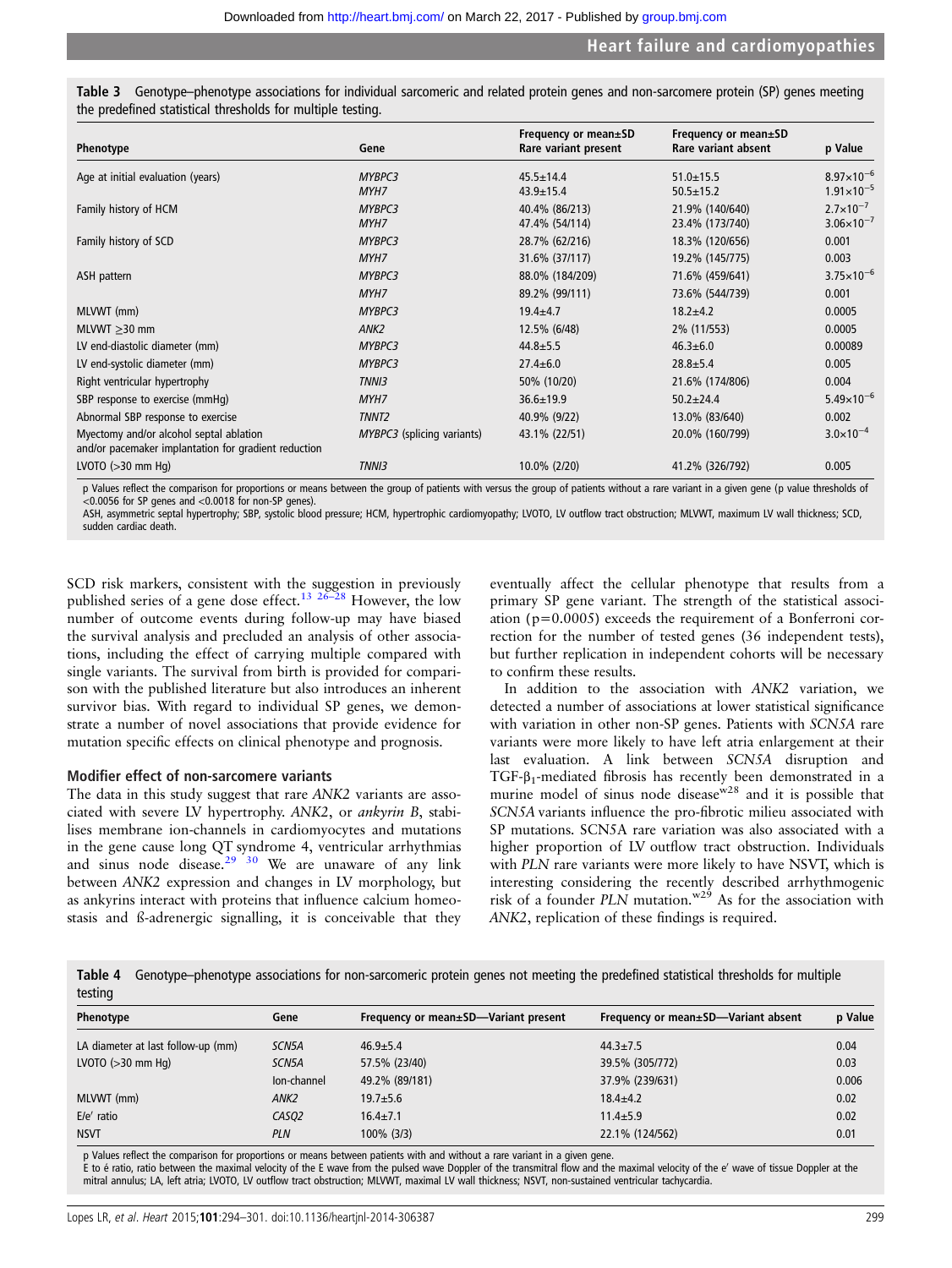#### <span id="page-6-0"></span>Clinical implications

If genetic variation is to become a clinically relevant biomarker, it is essential that there is a clear understanding of genotype– phenotype relationships. The associations between sarcomere gene variants and the broad phenotype examined in this study contribute to this understanding and, if confirmed in other populations, could inform the counselling of patients and relatives who are contemplating predictive genetic testing. The demonstration that non-sarcomeric variants may influence disease expression is an illustration of the complexity that underlies the biology of this disease. New models that incorporate a broad genetic profile and deep clinical phenotyping are necessary to test the role of mutation analysis in prognostic models.

#### Key messages

#### What is known on this subject?

In up to 50% of cases, hypertrophic cardiomyopathy is caused by mutations in genes coding for sarcomere or sarcomere-related genes, but the often dramatic variation in clinical phenotypes caused by the same or similar mutations remains largely unexplained.

#### What might this study add?

This study presents novel genotype–phenotype associations in a large cohort of 874 patients using high-throughput genetic sequencing. We describe a strong class effect for sarcomeric protein variants on clinical presentation, LV morphology and survival. For the first time, a modifier effect of rare variants in non-sarcomeric genes associated with other forms of cardiomyopathy and arrhythmia syndromes is demonstrated.

How might this impact on clinical practice?

These are novel findings which suggest new and testable insights on the biology and pathophysiology of the disease that might eventually have important clinical implications for counselling of patients and risk prediction models.

Correction notice The license of this article has changed since publication to  $CC$  BY  $4.0$ 

Contributors LRL: conception and design of the study, analysis and interpretation of data, drafting of the manuscript, and final approval of the manuscript submitted; PS, WJM, PME and VP: conception and design of the study, analysis and interpretation of data, revising the manuscript critically for important intellectual content, and final approval of the manuscript submitted; OPG, MH, CO'M, HCT, CD, SJ and LM: analysis and interpretation of data, revising the manuscript critically for important intellectual content, and final approval of the manuscript submitted.

Funding LRL was supported by a grant from the Gulbenkian Doctoral Programme for Advanced Medical Education, sponsored by Fundação Calouste Gulbenkian, Fundação Champalimaud, Ministério da Saúde and Fundação para a Ciência e Tecnologia, Portugal. OPG received research support from the British Heart Foundation. This work, including support for Chrysoula Dalageorgou, was undertaken at UCLH/UCL who received a proportion of funding from the Department of Health's NIHR Biomedical Research Centres funding scheme. LM received funding from the grant: FIS 2011: PI11/02604. Instituto de Salud Carlos III, Madrid, Spain. VP is partly supported by the National Institute of Health Research (NIHR) Biomedical Research Centre based at Moorfields Eye Hospital NHS Foundation Trust and UCL Institute of Ophthalmology.

Competing interests LM is a shareholder of Health in Code SL.

Ethics approval University College London (UCL)/UCL Hospitals (UCLH) Joint Research Ethics Committee.

**Provenance and peer review** Not commissioned; externally peer reviewed.

Open Access This is an Open Access article distributed in accordance with the terms of the Creative Commons Attribution (CC BY 4.0) license, which permits others to distribute, remix, adapt and build upon this work, for commercial use, provided the original work is properly cited. See: [http://creativecommons.org/](http://creativecommons.org/licenses/by-nc/4.0/) [licenses/by/4.0/](http://creativecommons.org/licenses/by-nc/4.0/)

#### **REFERENCES**

- Elliott P, McKenna WJ. Hypertrophic cardiomyopathy. Lancet 2004; 363:1881–91.
- Gersh BJ, Maron BJ, Bonow RO, et al. 2011 ACCF/AHA Guideline for the Diagnosis and Treatment of Hypertrophic Cardiomyopathy: a report of the American College of Cardiology Foundation/American Heart Association Task Force on Practice Guidelines. Developed in collaboration with the American Association for Thoracic Surgery, American Society of Echocardiography, American Society of Nuclear Cardiology, Heart Failure Society of America, Heart Rhythm Society, Society for Cardiovascular Angiography and Interventions, and Society of Thoracic Surgeons. J Am Coll Cardiol 2011;58:e212–60.
- 3 Charron P, Arad M, Arbustini E, et al. Genetic counselling and testing in cardiomyopathies: a position statement of the European Society of Cardiology Working Group on Myocardial and Pericardial Diseases. Eur Heart J 2010;31:2715–26.
- Maron BJ, Maron MS, Semsarian C. Genetics of hypertrophic cardiomyopathy after 20 years: clinical perspectives. J Am Coll Cardiol 2012;60:705–15.
- 5 Olivotto I, Girolami F, Ackerman MJ, et al. Myofilament protein gene mutation screening and outcome of patients with hypertrophic cardiomyopathy. Mayo Clin Proc 2008;83:630–8.
- 6 Lopes LR, Rahman MS, Elliott PM. A systematic review and meta-analysis of genotype-phenotype associations in patients with hypertrophic cardiomyopathy caused by sarcomeric protein mutations. Heart 2013;99:1800–11.
- Watkins H. Genotype: phenotype correlations in hypertrophic cardiomyopathy. Eur Heart J 1998;19:10–2.
- 8 Ackerman MJ, VanDriest SL, Ommen SR, et al. Prevalence and age-dependence of malignant mutations in the beta-myosin heavy chain and troponin T genes in hypertrophic cardiomyopathy: a comprehensive outpatient perspective. J Am Coll Cardiol 2002;39:2042–8.
- Van Driest SL, Ackerman MJ, Ommen SR, et al. Prevalence and severity of "benign" mutations in the beta-myosin heavy chain, cardiac troponin T, and alpha-tropomyosin genes in hypertrophic cardiomyopathy. Circulation 2002;106:3085–90.
- Charron P, Dubourg O, Desnos M, et al. Genotype-phenotype correlations in familial hypertrophic cardiomyopathy. A comparison between mutations in the cardiac protein-C and the beta-myosin heavy chain genes. Eur Heart J 1998;19:139–45.
- 11 Charron P, Dubourg O, Desnos M, et al. Clinical features and prognostic implications of familial hypertrophic cardiomyopathy related to the cardiac myosin-binding protein C gene. Circulation 1998;97:2230–6.
- 12 Moolman JC, Corfield VA, Posen B, et al. Sudden death due to troponin T mutations. J Am Coll Cardiol 1997;29:549–55.
- 13 Van Driest SL, Vasile VC, Ommen SR, et al. Myosin binding protein C mutations and compound heterozygosity in hypertrophic cardiomyopathy. J Am Coll Cardiol 2004;44:1903–10.
- 14 Pasquale F, Syrris P, Kaski JP, et al. Long-term outcomes in hypertrophic cardiomyopathy caused by mutations in the cardiac troponin T gene. Circ Cardiovasc Genet 2012;5:10–17.
- 15 Page SP, Kounas S, Syrris P, et al. Cardiac myosin binding protein-C mutations in families with hypertrophic cardiomyopathy: disease expression in relation to age, gender, and long term outcome. Circ Cardiovasc Genet 2012; 5:156–66.
- 16 Van Driest SL, Jaeger MA, Ommen SR, et al. Comprehensive analysis of the beta-myosin heavy chain gene in 389 unrelated patients with hypertrophic cardiomyopathy. J Am Coll Cardiol 2004;44:602–10.
- 17 Daw EW, Chen SN, Czernuszewicz G, et al. Genome-wide mapping of modifier chromosomal loci for human hypertrophic cardiomyopathy. Hum Mol Genet 2007;16:2463–71.
- 18 Kolder IC, Michels M, Christiaans I, et al. The role of renin-angiotensin-aldosterone system polymorphisms in phenotypic expression of MYBPC3-related hypertrophic cardiomyopathy. Eur J Hum Genet 2012;20:1071–7.
- 19 Lopes LR, Zekavati A, Syrris P, et al. Genetic complexity in hypertrophic cardiomyopathy revealed by high-throughput sequencing. J Med Genet 2013;50:228–39.
- 20 Elliott PM, Poloniecki J, Dickie S, et al. Sudden death in hypertrophic cardiomyopathy: identification of high risk patients. J Am Coll Cardiol 2000;36:2212–8.
- Elliott P, Andersson B, Arbustini E, et al. Classification of the cardiomyopathies: a position statement from the European Society Of Cardiology Working Group on Myocardial and Pericardial Diseases. Eur Heart J 2008;29:270–6.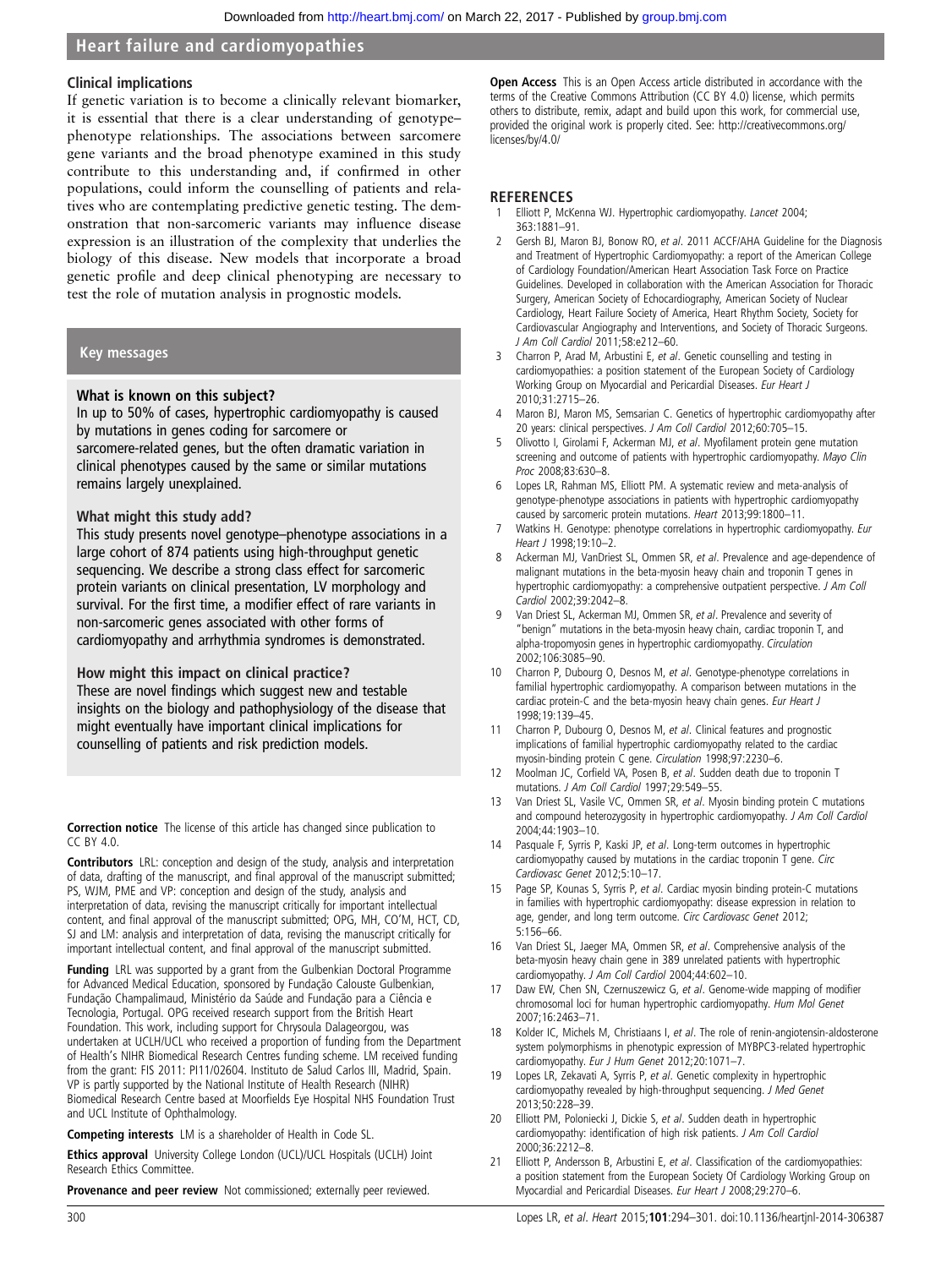- <span id="page-7-0"></span>22 McKenna WJ, Spirito P, Desnos M, et al. Experience from clinical genetics in hypertrophic cardiomyopathy: proposal for new diagnostic criteria in adult members of affected families. Heart 1997;77:130–2.
- 23 O'Mahony C, Tome-Esteban M, Lambiase PD, et al. A validation study of the 2003 American College of Cardiology/European Society of Cardiology and 2011 American College of Cardiology Foundation/American Heart Association risk stratification and treatment algorithms for sudden cardiac death in patients with hypertrophic cardiomyopathy. Heart 2013;99:534–41.
- 24 DePristo MA, Banks E, Poplin R, et al. A framework for variation discovery and genotyping using next-generation DNA sequencing data. Nat Genet 2011;43:491–8.
- 25 Gonzalez-Perez A, Lopez-Bigas N. Improving the assessment of the outcome of nonsynonymous SNVs with a consensus deleteriousness score, Condel. Am J Hum Genet 2011;88:440–9.
- 26 Keren A, Syrris P, McKenna WJ. Hypertrophic cardiomyopathy: the genetic determinants of clinical disease expression. Nat Clin Pract Cardiovasc Med 2008;5:158–68.
- 27 Girolami F, Ho CY, Semsarian C, et al. Clinical features and outcome of hypertrophic cardiomyopathy associated with triple sarcomere protein gene mutations. J Am Coll Cardiol 2010;55:1444–53.
- 28 Bauce B, Nava A, Beffagna G, et al. Multiple mutations in desmosomal proteins encoding genes in arrhythmogenic right ventricular cardiomyopathy/dysplasia. Heart Rhythm 2010;7:22–9.
- 29 Webster G, Berul CI. An update on channelopathies: from mechanisms to management. Circulation 2013;127:126–40.
- 30 Hashemi SM, Hund TJ, Mohler PJ. Cardiac ankyrins in health and disease. J Mol Cell Cardiol 2009;47:203–9.